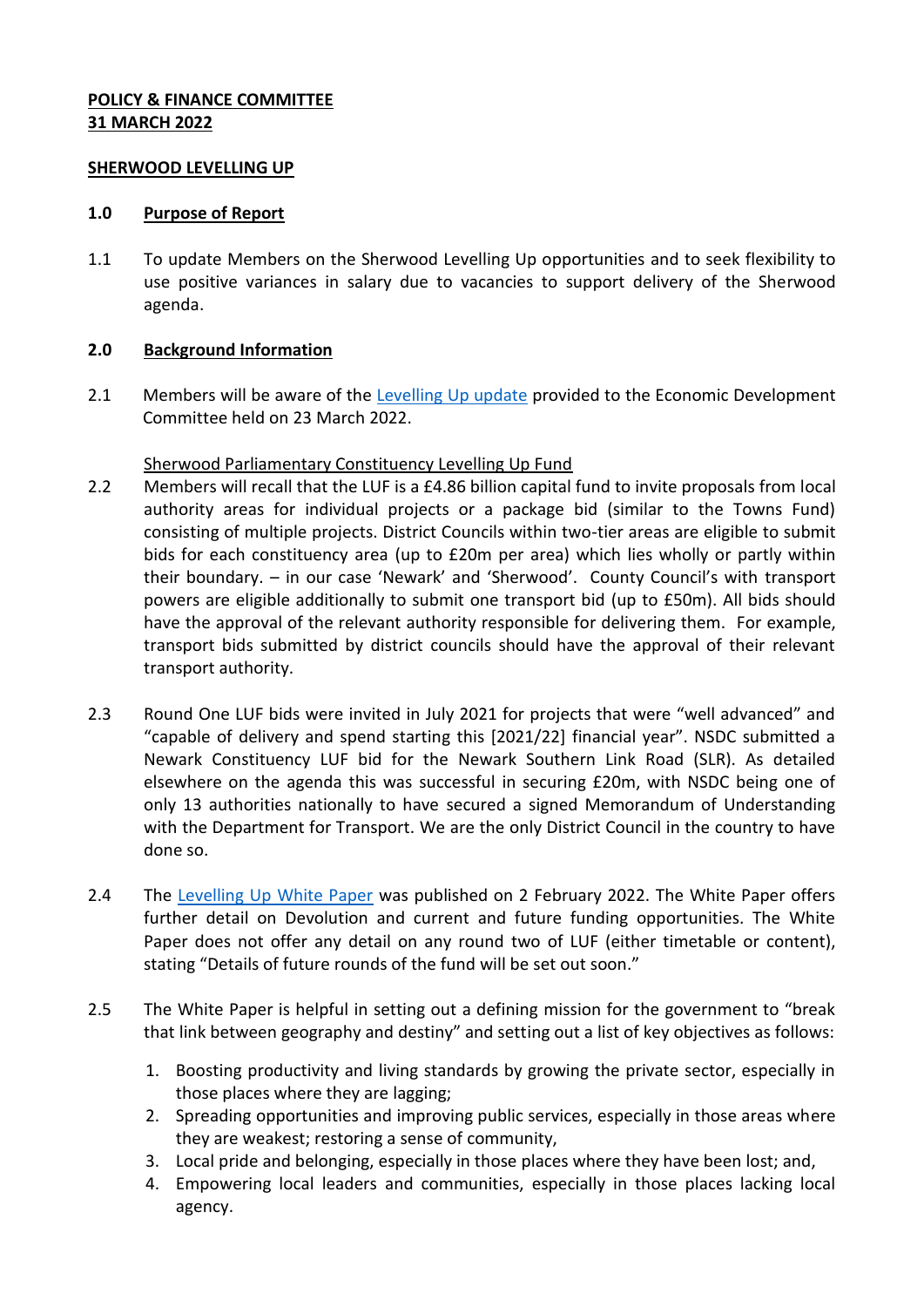2.6 The above objectives align with the work already undertaken by the Council and its partners, who have at the heart of our intent a willingness to reduce geographic economic, social, and health inequalities. This is further explored in the update below from the first meeting of the Sherwood Levelling Up Board.

## Nottinghamshire County Council Levelling Up Fund

2.7 It remains the intention that Nottinghamshire County Council will submit a round two LUF bid which seeks to secure the reopening of the Robin Hood Line in the form of a likely Shirebrook-Ollerton hourly service, extending the current Nottingham-Mansfield Woodhouse service between Nottingham and Ollerton. Any proposals will include the reopening or provision of new stations at Warsop, Edwinstowe and Ollerton. Officers continue to work closely with colleagues at NCC, Mansfield, Bassetlaw, and Ashfield as the feasibility work develops.

# Sherwood Levelling Up Board

- 2.8 The Council and over 40 of its public, private, and voluntary sector partners conveyed for a first Sherwood Levelling Up Board in November 2021. This group focussed on identifying the current challenges for the area, the activities, projects, and programs that are already taking place which could be capitalised upon, and what the future agenda and deliverable projects may look like. Initial projects references are around Ollerton Town Centre (and associated public sector and public transport hubs), Forest Corner, Thoresby Vale (linking also with Blossom Homes), Sports and Recreation (possibly in partnership with colleagues from Nottingahm Forest, the YMCA, and Active4Today), and creation of new employment (Clipstone & Rainworth). All projects will be identified, developed, and refined through the Sherwood Board which is effectively acting as a steering group at the current time.
- 2.9 Following the publication of the Levelling Up White paper and associated objectives it is proposed to reassemble the Sherwood Board immediately after the Easter break. The Board will be invited to build further on previous discussions, identifying activities, assets, and projects which could form part of what is currently referred to as a 'Sherwood Place Prospectus'. Such a prospectus would be framed such that it would allow this Council, as an accountable body, to apply for future LUF and other funding opportunities. NSDC and NCC Members will also be invited to contribute with a session scheduled prior to the Easter break.

# Commissioning

2.10 Members will recall previous decisions to create additional posts to assist our Levelling Up and Regeneration agendas. This has included the creation the Business Manager Regeneration and Housing Strategy and 3 no, new Senior Regeneration Officers (two within the Housing team and one within Economic Growth). The Business Manager role has now been recruited to, as has one of the three Officer posts. To ensure momentum is maintained it is proposed to commission a multi-disciplinary 'Sherwood Place Prospectus' team to drive the work now required, in addition to utilising agency support for internal program management utilising any staffing underspends. The full team will be in place by Easter.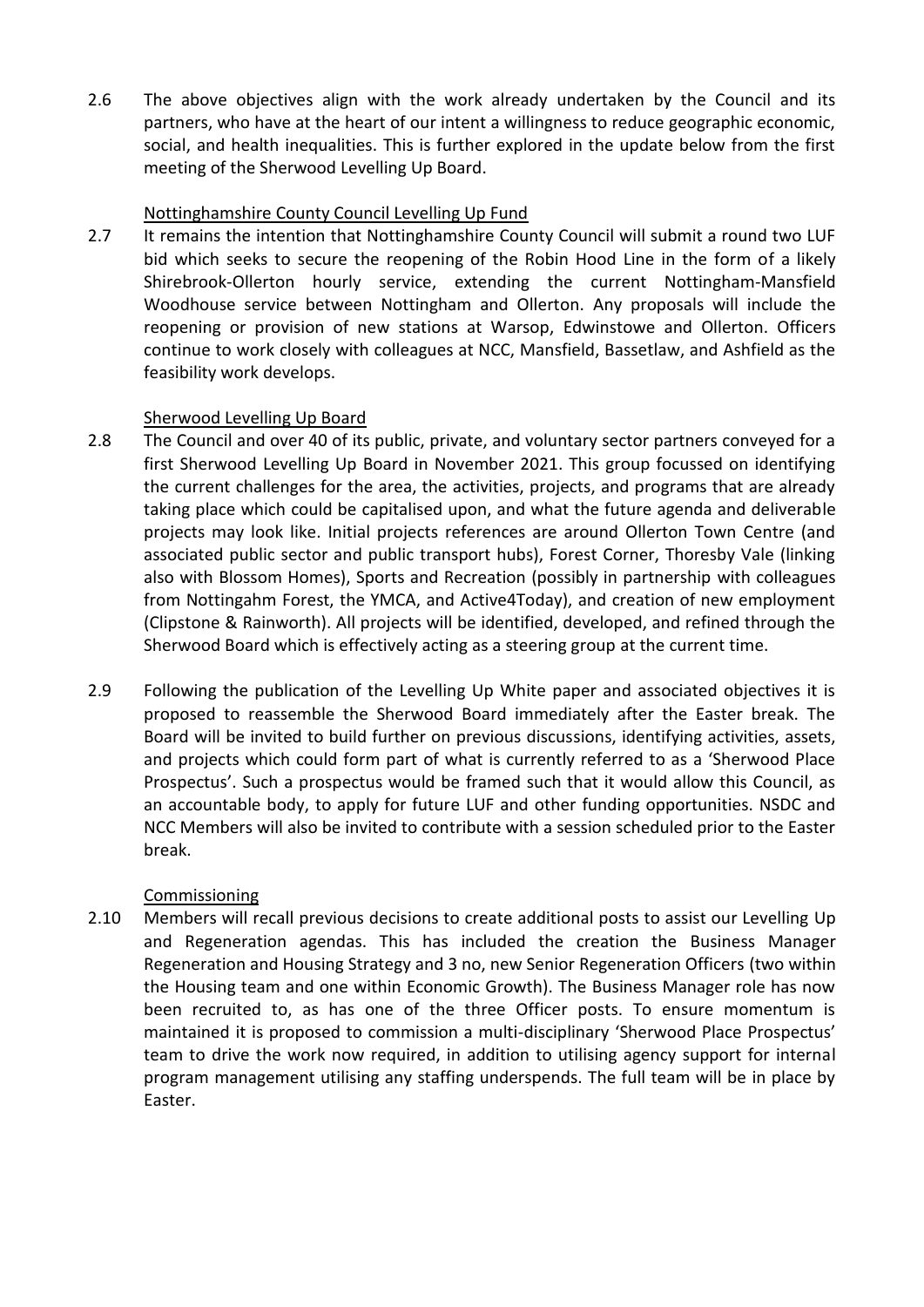## **3.0 Equalities Implications**

3.1 Each project and fund is required to specifically address equalities and access implications as they are developed. This will be captured in detail through the scheme and any relevant Business Case and assurance submissions.

# **4.0 Digital Implications**

4.1 There are digital implications within many of the plans and projects identified, with the need to ensure appropriate digital infrastructure, skills and future innovative and creative employment opportunities being key to many objectives. Each project will be required to identify this as they progress.

# **5.0 Financial Implications (FIN21-22/3136)**

- 5.1 The multi-disciplinary 'Sherwood Place Prospectus' consultancy team referred to in paragraph 2.11 is anticipated to cost up to £125,000. Spend will be funded from the £125,000 of Levelling Up Fund capacity funding received from central government in June 2021.
- 5.2 As also referred to in paragraph 2.11, there are currently two vacant senior regeneration officer posts: one within the Housing team and the other within Economic Growth. It is proposed that the temporary savings in 2022/23 from these posts remaining vacant be used to procure additional support.
- 5.3 The current full-year 2022/23 estimated salary plus on-costs of each senior regeneration officer is £47,609.

| Vacant post in         | Committee                   | <b>Grade and</b><br>spinal column<br>point (SCP) | <b>Estimated full-year</b><br>2022/23 salary and<br>oncosts (£) |
|------------------------|-----------------------------|--------------------------------------------------|-----------------------------------------------------------------|
| Housing                | <b>Economic Development</b> | NS12-SCP 32                                      | 47,609                                                          |
| <b>Economic Growth</b> | Homes & Communities         | NS12-SCP 32                                      | 47,609                                                          |
|                        |                             |                                                  | 95,218                                                          |

5.4 This Committee's approval is required to enable Economic Development Committee to procure additional support if, as is proposed, this is to be part-funded from the temporary saving in 2022/23 from the housing-based senior regeneration officer post remaining vacant.

# **6.0 Community Plan – Alignment to Objectives**

6.1 The Levelling Up Agenda is of such scope and breadth that it will significantly contribute to delivering all of the Council's Community Plan objectives.

# **7.0 RECOMMENDATIONS that:**

**(a) the update be noted;**